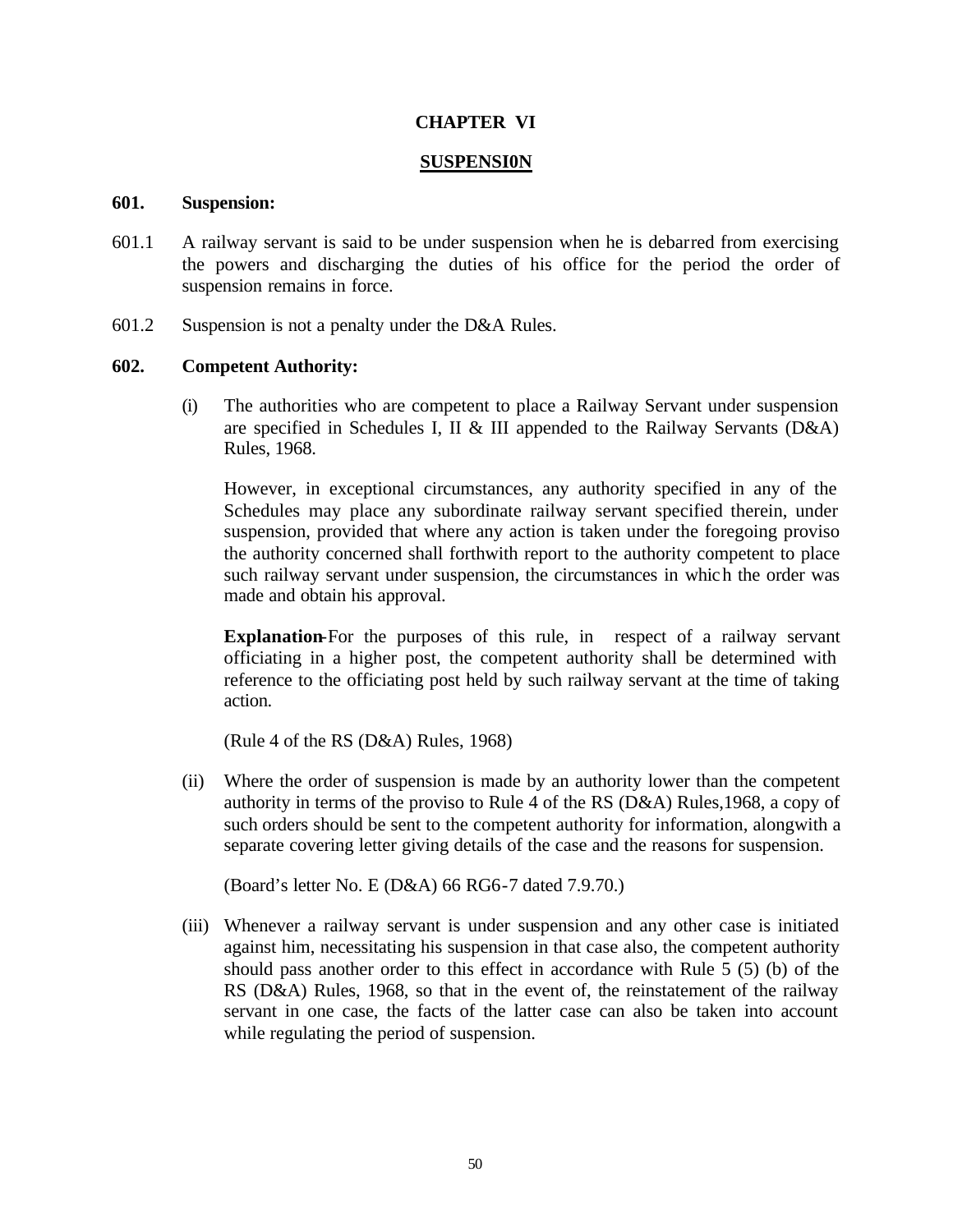(iv) **Suspension of Railway Servants lent to or borrowed from Central or State Government etc**.: These circumstances are governed by the provisions of Rules 15 and 16 of the RS (D&A) Rules, 1968.

## **603. Circumstances for suspension:**

Circumstances under which suspension is resorted to have been indicated in Rule 5 of RS (D&A) Rules, 1968. In addition, the guiding principles indicated in para 604 below may be kept in view.

# **604. Guiding Principles for Suspension:**

- 604.1 A railway servant may be placed under suspension when disciplinary proceedings against him are contemplated or are pending or where, in the opinion of the competent authority, he has engaged himself in activities prejudicial to the interest of the security of the State or when a case against him in respect of any criminal offence is under investigation, enquiry or trial.
- 604.2 The suspended railway servant retains a lien on the permanent post held by him substantively at the time of suspension and does not suffer a reduction in rank. However, suspension may cause a lasting damage to the railway servant's reputation even if he is exonerated or is ultimately found guilty of only a minor misconduct. The discretion vested in the competent authority in this regard should therefore, be exercised with care and caution after taking all factors into account.
- 604.3 It may be considered whether the purpose would not be served if the officer was transferred from his post. If he would like to have leave that might be due to him and if the competent authority thinks that such a step would not be inappropriate, there should be no objection to leave being granted instead of suspending him.
- 604.4 Public interest should be the guiding factor in deciding to place a railway servant under suspension and the competent authority should have the discretion to decide this taking all factors into account. However, the following circumstances are indicated in which a competent authority may consider it appropriate to place a railway servant under suspension. These are only intended for guidance and should not be taken as mandatory.
	- (i) Cases where continuance in office of the railway servant will prejudice the investigation, trial or any enquiry (e.g. apprehended tampering with evidence – oral or documentary.
	- (ii) Where the continuance in office of the railway servant is likely to seriously subvert discipline in the office in which he is working.
	- (iii) Where the continuance in office of the railway servant will be against the wider public interest [other than those covered by (i)  $\&$  (ii) above] such as there is a public scandal and it is necessary to place the railway servant under suspension to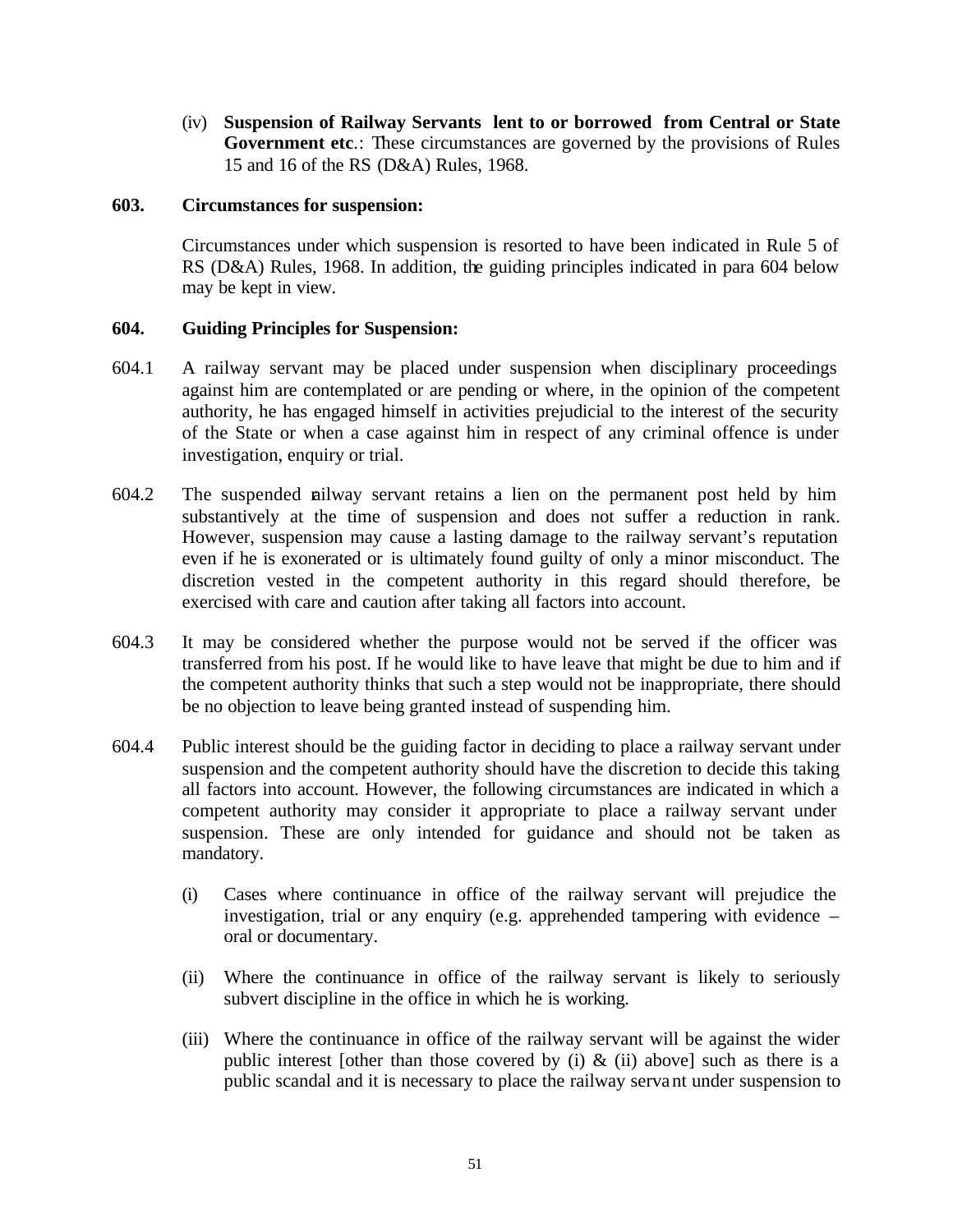demonstrate the policy of the Government to deal strictly with officers involved in such scandals, particularly corruption.

(iv) Where allegations have been made against the railway servant and the preliminary inquiry has revealed that a prima facie case is made out which would justify his prosecution or his being proceeded against in departmental proceedings, and where the proceedings are likely to end in his conviction and/or dismissal, removal or compulsory retirement from service.

## **Note:-**

- (a) In the first three circumstances the competent authority may exercise his discretion to place a railway servant under suspension even when the case is under investigation and before a prima facie case has been established.
- (b) Certain types of misdemeanor where suspension may be desirable in the four circumstances mentioned are indicated below:
	- (i) Any offence or conduct involving moral turpitude;
	- (ii) Corruption, embezzlement or misappropriation of Government money, possession of disproportionate assets, misuse of official powers for personal gain;
	- (iii) Serious negligence and dereliction of duty resulting in considerable loss to Government;
	- (iv) Desertion of duty;
	- (v) Refusal or deliberate failure to carry out written orders of superior officers.

In respect of the types of misdemeanor specified in sub clauses (iii) and (iv) discretion has to be exercised with care.

(Board's letter No. E(D&A)64 RG-6-35 dt. 10.12.1964)

(c) The Special Police Establishment/CBI may, either during the course of investigation or while recommending prosecution/departmental action, suggest to the disciplinary authority that the officer concerned should be suspended, giving reasons for recommending such a course of action. On receipt of such a suggestion, the matter should be carefully examined.

(Authority-CVC's Vigilance Manual Vol.I para 5.13)

- 604.5 In addition to the above general principles, the following instructions have been issued in regard to placing a railway servant under suspension in certain specified circumstances:
	- (i) If a case has been registered by Police against a railway servant under section 304 IPC in a case of 'dowry death', he should be placed under suspension in the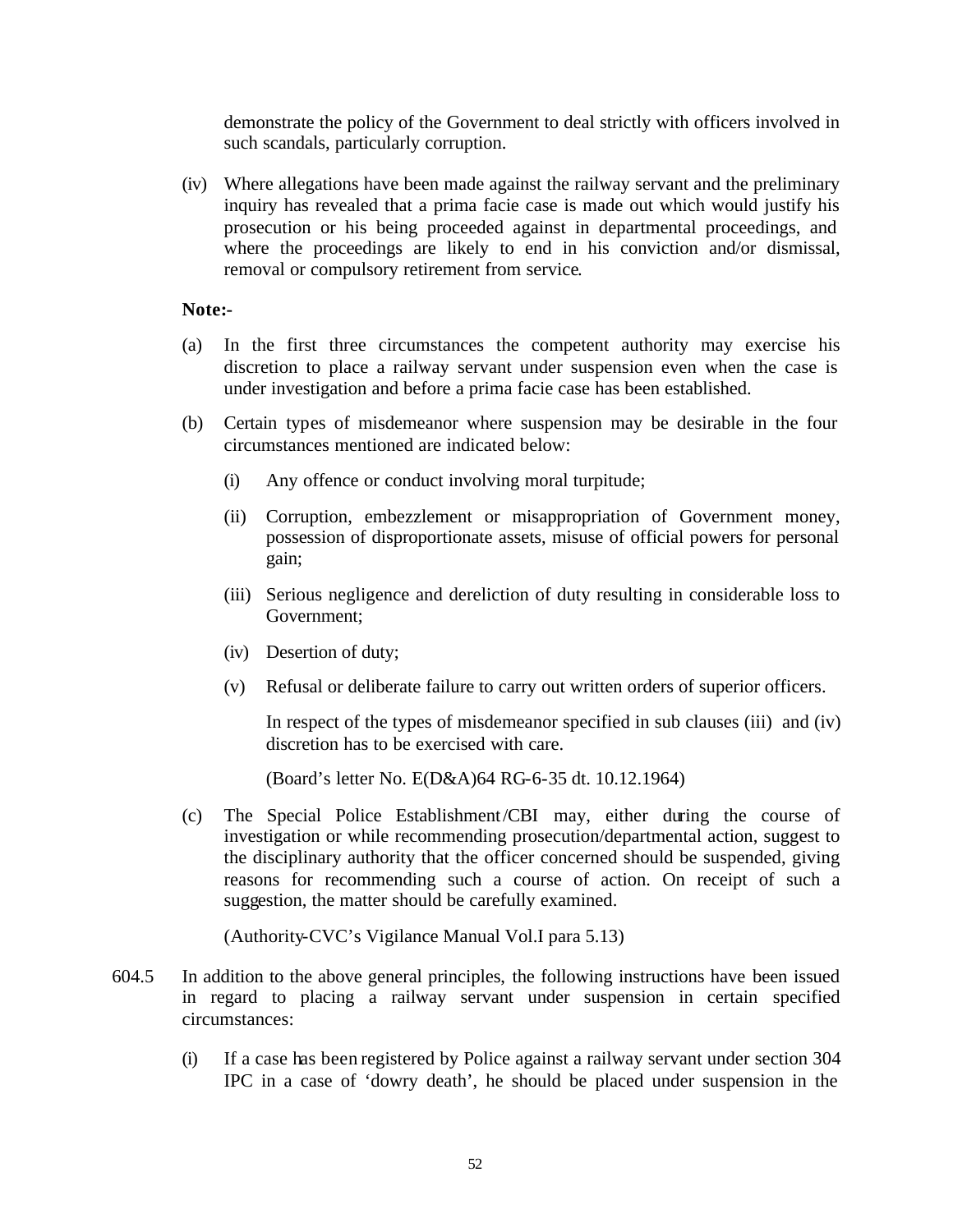following circumstances under sub-rule (1) and (2) of Rule 5 of the RS(D&A) Rules, 1968:

- (a) if arrested in connection with registration of the police case, he shall be placed under suspension immediately, irrespective of period of detention.
- (b) if not arrested, he shall be placed under suspension immediately on submission of a police report, under sub-section (2) of section 173 Cr.P.C. to the Magistrate if such report prima-facie, indicates that the offence has been committed by the railway servant.

(Board's confidential letter No. E (D&A)87 RG6-75 dt. 22.7.87)

(ii) A railway servant who is caught red-handed in a case while accepting illegal gratification should invariably be placed under suspension.

(Board's confidential letter No. E(D&A) 85 RG6-15 dt. 16.4.85)

- (iii) In the following type of cases, there may be adequate justification for placing a railway servant under suspension at the stage indicated against each type of case:
	- (a) trap cases (please see (ii) above)
	- (b) in a case where on conducting a search, it is found that a railway servant is in possession of assets disproportionate to his known sources of income and it appears prima-facie that a charge under section 13 of the Prevention of Corruption Act, 1988(Act 49 of 1988) could be laid against him immediately after the prima-facie conclusion has been reached.
	- (c) in a case where a charge-sheet accusing a railway servant of specific acts of corruption or an offence involving moral turpitude is filed in a criminal court immediately after the filing of such a charge-sheet.
	- (d) in a case where, after investigation by the CBI, a prima facie case is made out and pursuant thereto, departmental action for major penalty has been initiated and a charge-sheet has been served on him alleging specific acts of corruption or gross misconduct involving moral turpitude immediately after the charge-sheet has been served on the railway servant.

# **605. Headquarters of Suspended Officer:**

The headquarters of a person under suspension should normally be assumed to be the last place of duty. Where, however, an individual under suspension requests for a change of headquarters, there is no objection to a competent authority changing the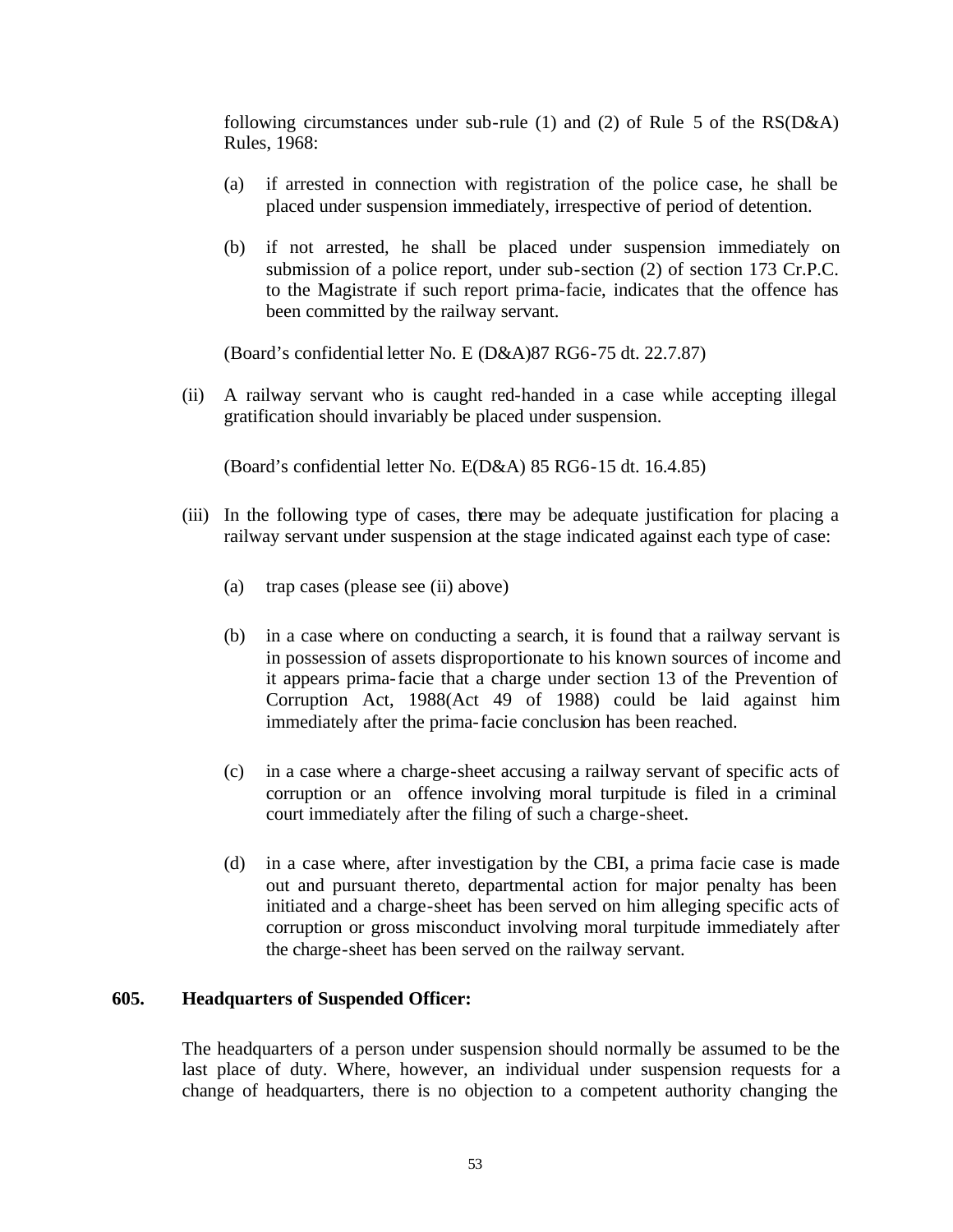headquarters if it is satisfied that such a course of action will not render the railway administration liable to extra expenditure like grant of TA etc.

# **606. Suspension Orders:**

- (1) **Order of suspension** A railway servant can be placed under suspension only by a specific order made in writing by the competent authority in Standard Form (see Para 617). A railway servant should not be placed under suspension by an oral order.
- (2) **Order of deemed suspension** In the case of deemed suspension under Rule 5(2) of RS(D&A) Rules,1968, suspension will take effect automatically even without a formal order of suspension. However, it is desirable for purposes of administrative record to make a formal order (see Para 617).
- (3) Date from which the suspension orders take effect-
	- (i) When a case against an officer in respect of any criminal offence under investigation/trial or misconduct is brought to the notice of the competent authority, the officer concerned should be placed under suspension with immediate effect, and the suspension orders come into force with effect from the date of issue of the orders and not with retrospective effect except in the circumstance mentioned in Rule 5, Sub-Rules  $(2)$ ,  $(3)$ ,  $(4)$  &  $(5)$  of Rule 5 of RS (D&A) Rules, 1968.
	- (ii) Difficulty may, however, arise in giving effect to order of suspension from the date on which it is made if the Government servant proposed to be placed under suspension:
		- (a) is stationed at a place other than where the competent authority makes the orders of suspension;
		- (b) is on tour and it may not be possible to communicate the order of suspension;
		- (c) is an officer holding charge of stores and/or cash, warehouses, seized goods, bonds etc.
	- (iii) In case of types (a) and (b) above, it will not be feasible to give effect to an order of suspension from the date on which it is made owing to the fact that during the intervening period, a Government servant may have performed certain functions lawfully exercisable by him or may have entered into contracts. The competent authority making the order of suspension should take the circumstances of each such case into consideration and may direct that the order of suspension will take effect from the date of its communication to the Government servant concerned.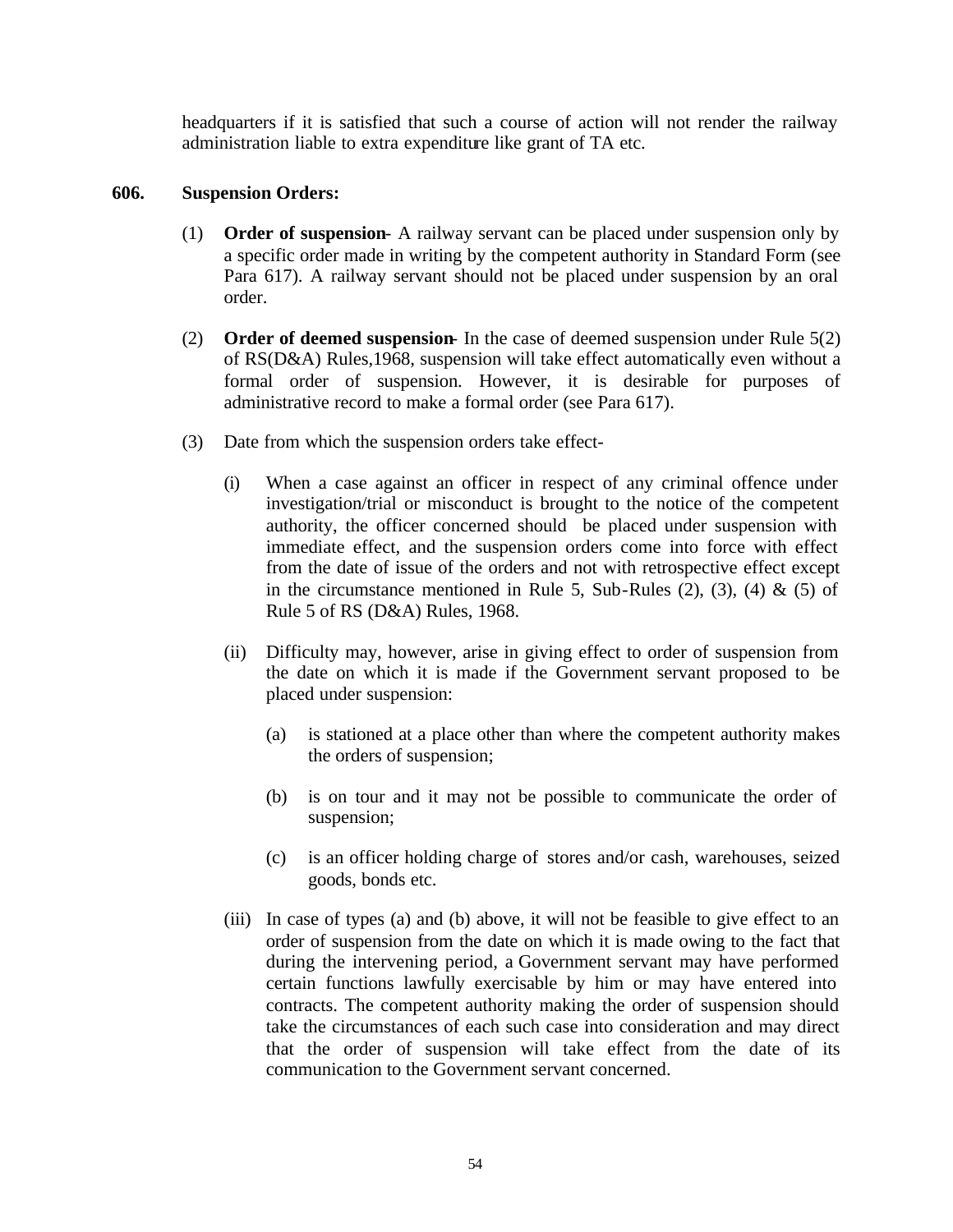- (iv) When a Government servant holding charge of stores and/or cash is to be placed under suspension, he may not be able to hand over charge immediately without checking and verification of store/cash etc. In such cases the competent authority should, taking the circumstances of each case into consideration, lay down that the checking and verification of stores and/or cash should commence on receipt of suspension order and should be completed by a specified date from which the suspension should take effect after normal relinquishment of charge.
- (v) An officer who is on leave or who is absent from duty without permission will not be performing any functions of his office. In such cases there should be no difficulty in the order of suspension operating with immediate effect. It should not be necessary to recall a Government servant if he is on leave for the purposes of placing him under suspension. When a Government servant is placed under suspension while he is on leave, the unexpired portion of the leave should be cancelled by an order to that effect.
- (4). A railway servant shall intimate the fact of his arrest and the circumstances attended thereto to his official superiors promptly even though he may have subsequently been released on bail. On receipt of such information, the departmental authorities should decide whether the facts and circumstances of the case warrant the suspension of the railway servant. Failure on the part of the railway servant to inform his official superiors will be regarded as suppression of material information and will render him liable to disciplinary action on this ground alone, apart from any action that may be called for on the outcome of the police case against him.

(Board's letter No. E(D&A)59 RG6-37 dated 5.1.60)

(5) The implication of the term "inquiry" as used in Rule  $5(4)$  of RS (D&A) Rules, 1968 means that a railway servant whose order of dismissal etc, has been declared as void, should be deemed to be under suspension if the competent authority decides to take any further action against him with a view to rectify the defects in procedure as a result of which the punishment was quashed. The word 'inquiry' used in the rule does not mean only 'departmental' or 'disciplinary inquiry'.

(Board's letter No. E(D&A) 61 RG6-43 dated 28.4.65)

# **607. Review of cases of suspension:**

(1) Suspension constitutes great hardship to the railway servant and in fairness to him, it is essential to ensure that this period is reduced to the barest minimum. Unduly long suspension also involves payment of subsistence allowance without, in return, getting work from the railway servant. In these circumstances, every effort should be made to complete the investigation and file the charge-sheet in a court of law (in case of prosecution) or serve the charge sheet on the railway servant (in case of departmental proceedings) as the case may be within three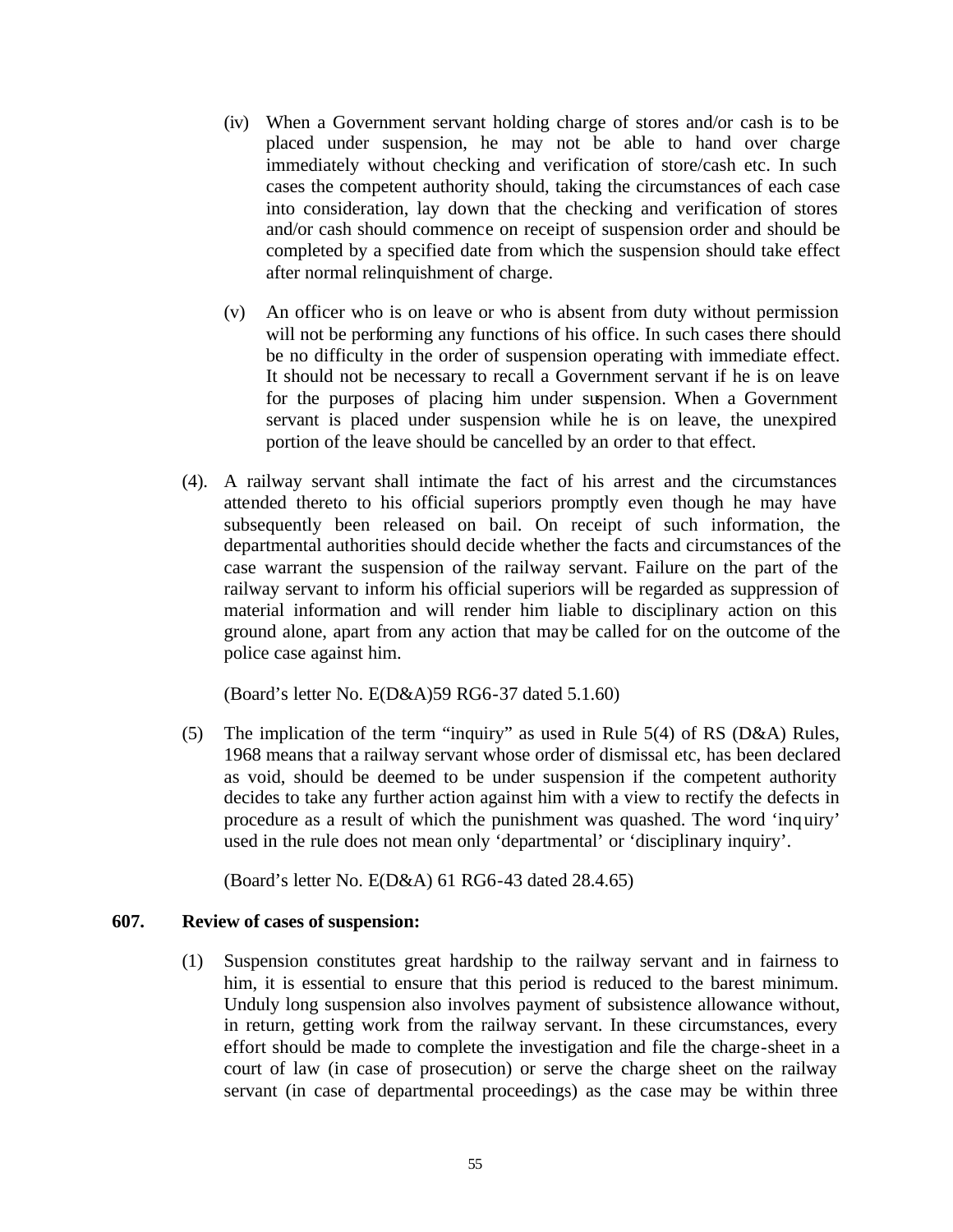months of the date of suspension. In cases where it may not be possible to do so, the disciplinary authority should report the matter to next higher authority explaining the reasons for the delay. Where "a railway servant has been suspended pending investigation", the total period of suspension in respect of the investigation and disciplinary proceedings should not exceed 6 months. Here also, where it is not possible to adhere to the time limits, the disciplinary authority should report the matter to the next higher authority, explaining the reasons for delay.

- (2) If the investigation is likely to take more time, it should be considered whether the railway servant should continue to remain under suspension or the suspension order should be revoked and the railway servant permitted to resume duty. If the presence of the railway servant is considered detrimental to collection of evidence etc, or if he is likely to tamper with evidence he may be transferred on revocation of the suspension order.
- (3) In cases being investigated by CBI, the time limit of 3 months would commence from the date on which the cases are taken up for investigation by CBI. To keep CBI informed of the position regarding suspension of concerned railway servant, a copy of the suspension order should invariably be sent to the Director, CBI with endorsement to the concerned SP/SPE. As there is some time lag between placing a railway servant under suspension and reference of the case to CBI for investigation, such cases should be referred to CBI promptly after suspension orders are passed in case it is not possible to refer such case for investigation before passing suspension orders.

(Railway Board's letters No.E(D&A) 65 RG 6-44 dt.8.7.66, E(D&A)70RG6-14 dt.15.3.71 and E(D&A) 95 RG6-21 dated 6.4.95)

- (4) The aforesaid provisions do not curtail the powers of the disciplinary authority to review the cases of railway servants periodically at any time during investigation or thereafter to see:
	- (a) whether suspension is prolonged for reasons directly attributable to the government servant;
	- (b) what steps could be taken to expedite progress of proceedings;
	- (c) whether continued suspension is necessary having regard to the circumstances of the case at any particular stage; and
	- (d) whether, having regard to the guidelines enunciated in Paras 603 and 604, the suspension may be revoked and the railway servant permitted to resume duty at the same station or at a different station.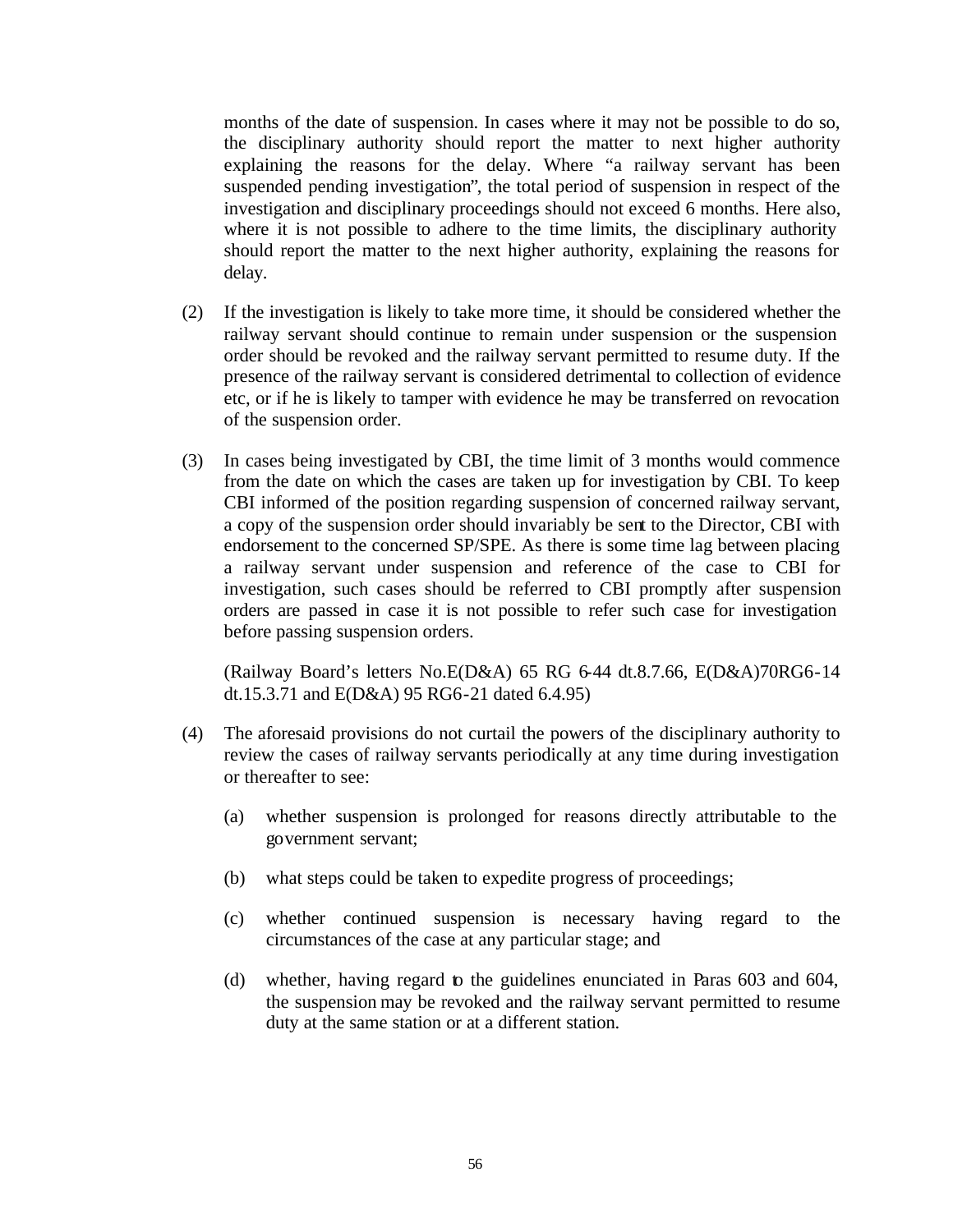## **608. Review of orders of suspension in trap cases:**

The review of the orders of suspension in those cases where a railway servant is trapped while accepting illegal gratification is detailed in Para  $306(c)$  &  $306.1$  of Chapter III of this Manual, which may please be referred to.

# **609. Continuation of departmental proceedings against retired Railway servants who were under suspension on the date of their retirement:**

In respect of a Railway servant who was under suspension on the date of his retirement, the departmental proceedings are deemed to be instituted on the date he was placed under suspension. Approval of the President for issue of charge sheet in such cases is, therefore, not required as the departmental proceedings were already instituted before the retirement of the charged official and the charge memorandum can be issued by the Disciplinary authority who would have issued the charge memorandum had the charged official been in service. While issuing charge memorandum in such cases, the instructions contained in Board's letter No. E(D&A)2000 RG 6-41 dated 20.11.2000 should be referred to.

#### **610. Effect of suspension:**

- **(1) Issue of passes to railway servants under suspension-** Privilege passes and privilege ticket orders are not normally permissible to railway servants under suspension. In exceptional circumstances and not as a matter of course, privilege passes/ticket orders may be issued as under:
	- **(a) Group A and Group B railway servant**s A gazetted railway servant under suspension may be given, at the discretion of the GM, only half the number of privilege passes for himself, his family and dependent relatives for which he is eligible in a calendar year; provided that if, in the pass account of the gazetted railway servant for the year, more than half the number due to him has been availed of, no further passes should be given.
	- **(b) Group C and Group D railway servants** A non-gazetted railway servant under suspension may be given at the discretion of the DRM, HOD or Dy.HOD not more than one set of passes per calendar year during the period of suspension, covering him, his family and dependent relatives; if the officer empowered to grant the pass considers that the circumstances warrant such relaxation two single journey passes separately for the railway servant and his family in lieu of one set of passes mentioned above may be issued, provided that if in the pass account of the railway servant, only one set of pass remains to his credit, no pass will be issued while he is under suspension during that year.

In both the cases mentioned above, if the railway servant is retained in service after release from suspension, the pass issued to him during the period of suspension shall be debited to his pass account. If, however, he is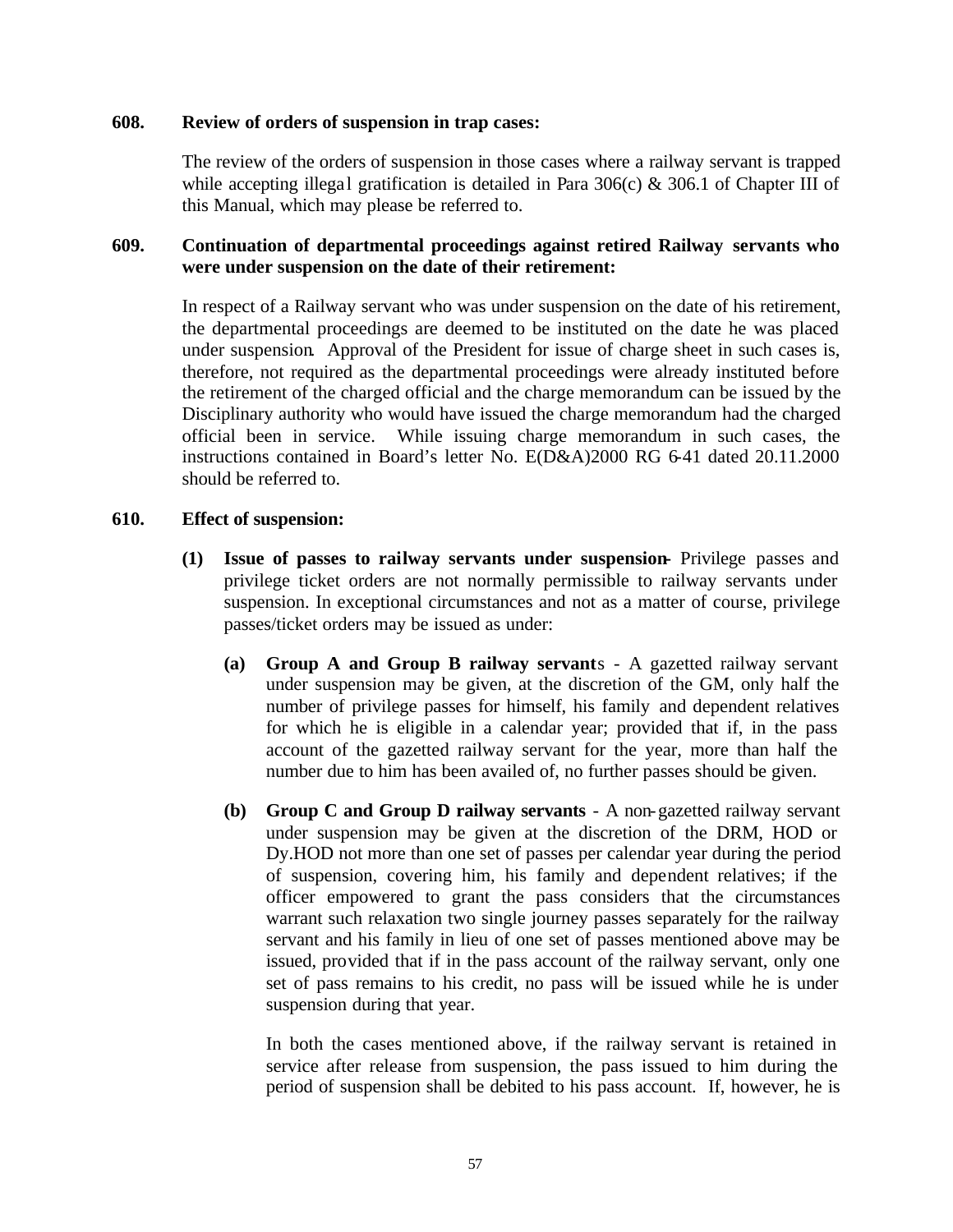dismissed or removed from service, the cost of passes issued to him will not be recovered.

(Board's letter No. 420-TG/Pt.IV dt. 2.8.50)

Railway servants under suspension may also be allowed not more than two sets of privilege ticket orders per year at the discretion of the GM in respect of Group A and Group B officers and Head of Department, DRM or Dy. Heads of Department in the case of others, which may be reduced by the number of privilege tickets orders already availed of, if any, in that year. The incidence of suspension shall not affect eligibility for school passes.

(Rule 11 (2) of the Railway Servants (Pass) Rules 1986 read with item (19) of Sch. VII thereto)

- **(2) Promotion of Railway servants who are under suspension and/or whose conduct is under investigation**:- The procedure for promotion of railway servants who are under suspension and/or whose conduct is under investigation is covered by the detailed instructions in Railway Board's letters No. E(D&A) 93 RG6-149(A) and E(D&A) 93 RG6-149-(B), both of 21.1.93. These instructions have been separately issued for promotion from Group D to Group C, within Group C and from Group C to Group B [E(D&A)93 RG6-149(A) dt. 21.1.93], within Group 'B' [E(D&A) 2004 RG6-40 dated 28.1.2005 and from Group B to Group A and within Group A  $[E(D&A) 93 RG6-149(B) dt.21.1.93]$
- **(3) Forwarding of applications of Govt./Railway servants who are under suspension or involved in disciplinary proceedings** :- Application of railway servants who are under suspension or against whom departmental proceedings are pending should not be forwarded nor should they be released for any assignment, scholarship, fellowship, training etc under any international agency organisation or foreign government. Such railway servants should not also be sent or allowed to go on deputation or to foreign service to posts under any authority in India. These instructions should be followed *mutatis muntandis* while forwarding application of railway servants for posts whether on the railways or outside.

(Board's letter No.E(D&A) 68 RG-6-39 dt. 8.10.68: E(NG)II 72 AP18 dated 1.8.72)

**(4) Resignation during suspension or where an inquiry or investigation is pending:** It would not be correct to accept the resignation of a railway servant under suspension except where the alleged offence does not involve moral turpitude or where the evidence available is not strong enough to conclude that the proceedings, if continued, would result in removal or dismissal or where the proceedings are likely to be so protracted that it would be cheaper to the public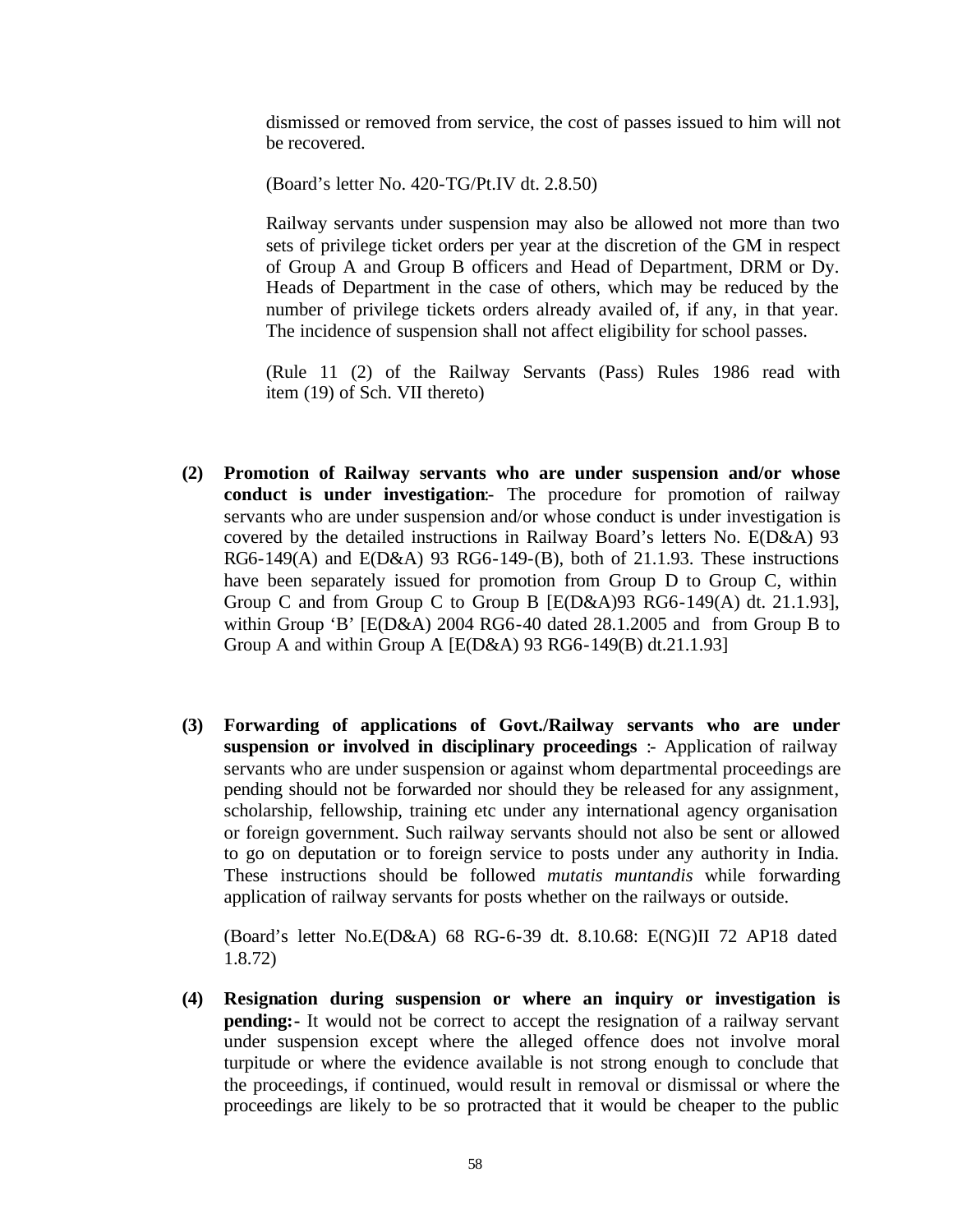exchequer to accept the resignation. Such acceptanc e of resignation must be done with the prior approval of the appointing authority.

(Board's letter No. E(NG)II/70/RG/1 dated 24.6.72, E (NG)64 RE/1/36 dt. 26.10.66, 20.11.67 and 15.1.68)

**(5) Voluntary retirement during suspension:-** In the case of a railway servant under suspension, the exercise of the right of voluntary retirement by him shall be subject to the prior approval of the competent authority.

Voluntary retirement becomes effective after the expiry of the notice period even if no formal letter of acceptance is issued. The appointing authority has the power to withhold permission to a railway servant under suspension to retire voluntarily but if it fails to communicate such withholding of permission within the notice period, retirement will automatically follow. The railway servant may, however, withdraw his notice any time before the expiry of the notice period.

{Board's letter Nos. E(D&A) 65 RG6-54 dated 18.8.66 and E(P&A)I81/RT/4 dated 1.6.81)

- **(6) Grant of leave while under suspension:-** Leave including sick leave can not be granted to a railway servant under suspension.
- **(7) No employment during suspension:-** A railway servant under suspension cannot engage himself in any employment, business, profession or vocation during the period of his suspension.
- **(8) Reversion while under suspension**:- A railway servant placed under suspension while officiating in a higher post can be reverted to a lower post otherwise than as a punishment while under suspension.
- **(9) Facility of travelling allowance and duty pass during suspension to attend departmental inquiry/court of law:-** A railway servant under suspension who is required to perform a journey to attend a departmental enquiry, may be allowed travelling allowances as for a journey on tour from his headquarters to the place where the departmental enquiry is held or from the place at which he has been permitted to reside during suspension to the place of enquiry whichever is less. No travelling allowance will, however, be admissible if the enquiry is held at his own request. (Rule 1672-R-II)
- 610.1 The rate of daily allowance admissible will be the same to which the railway servant was entitled on his pay just before his suspension.
- 610.2 Travelling allowance is admissible to a railway servant summoned to give evidence in a court of law while he is under suspension but the period of attendance at the court will be treated as suspension only.

(Railway Ministry's decision No.1 under Rule 1672 R-II)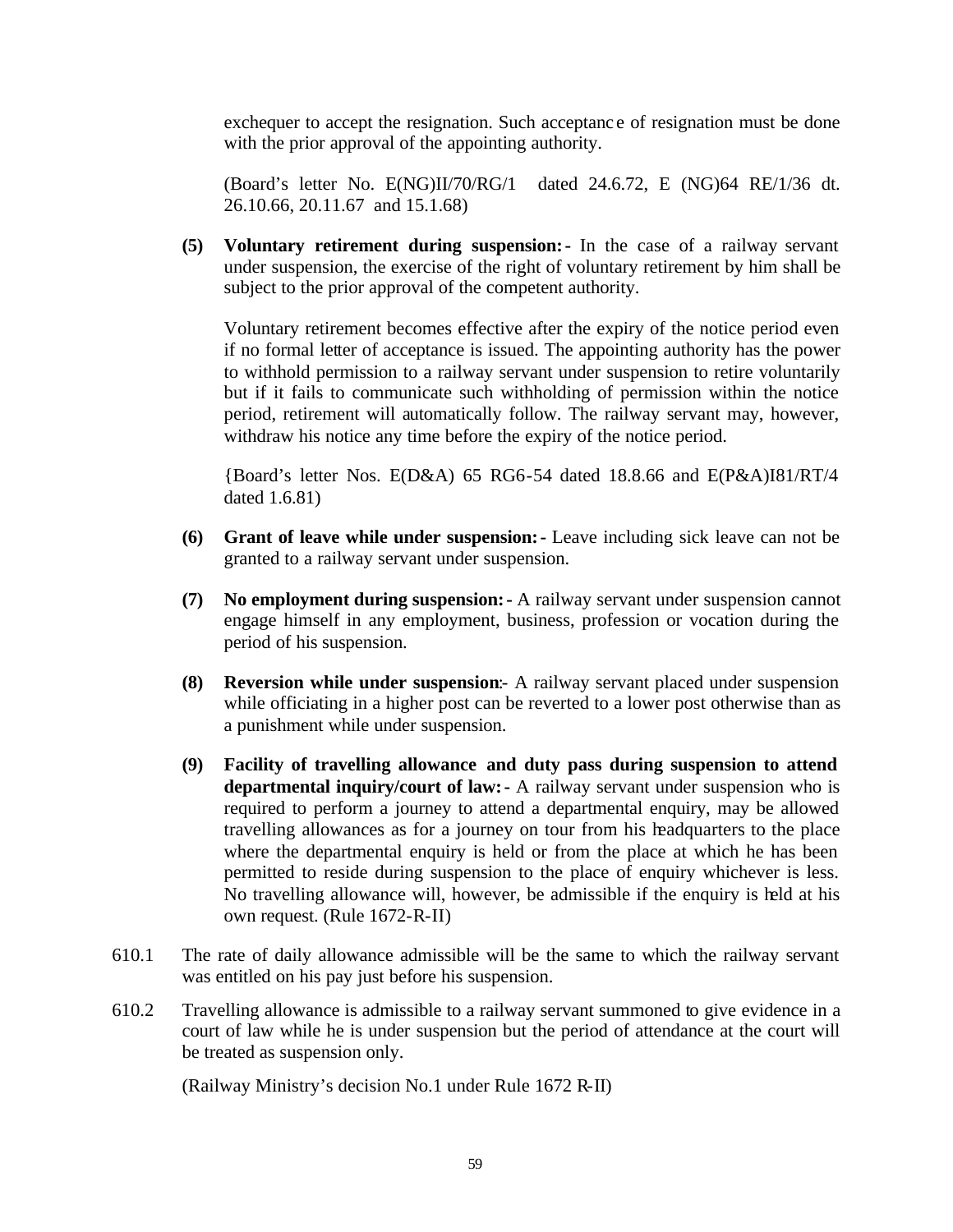610.3 Duty passes are admissible to accused railway servants (including those under suspension) for journeys undertaken in connection with attendance before Inquiry Authority and inspection of relevant official records.

(Item (5) of Schedule VII of the Railway Servants (Pass) Rules, 1986)

610.4 Duty passes are not admissible to railway servants who are prosecuted in SPE etc. cases to attend law courts.

(Board's letter No.E(D&A) 78RG-6-6 dt. 10.7.78)

610.5 There is no provision for grant of TA to Railway servants to attend law courts.

#### **611. Railway servant under suspension acting as a counsel:**

A Railway servant under suspension should not be debarred to act as defence counsel.

(Board's letter No. E(D&A) 74RG 6 -31 dated 11.11.74)

## **612. Writing of ACRs by officers under Suspension:**

No officer under suspension should be allowed to write/review the ACRs of his subordinates if, during major part of writing/reviewing, he is under suspension, as he might not have had full opportunity to supervise the work of his subordinates.

(Board's letter No. E(NG)I/2001/CR/1 dated 30.7.2001)

# **613. Pay during suspension:**

- (1) A Railway servant under suspension is entitled to subsistence allowance as per Rule 1342 R-II.
- (2) A review of subsistence allowance should be made at the end of three months from the date of suspension with a view to varying the amount of subsistence allowance as per Rule 1342-R II. Such a review would also give an opportunity to the concerned authority to review not merely the subsistence allowance but also the substantive question of suspension.

(Board's letter No. F(E)III 78/SPN/1/1 dt 2.3.10.79)

(3) Permanent Railway servants selected as apprentices continue to remain as railway servant during the period of apprenticeship and therefore can be suspended in terms of the RS(D&A) Rules, 1968. During the period of suspension, they should be deemed to be reverted to their substantive posts and paid subsistence allowance for the period of their suspension on the basis of their pay in the substantive posts.

(Board's letter No. E(D&A) 67 RG6-5 dated 11.12.67)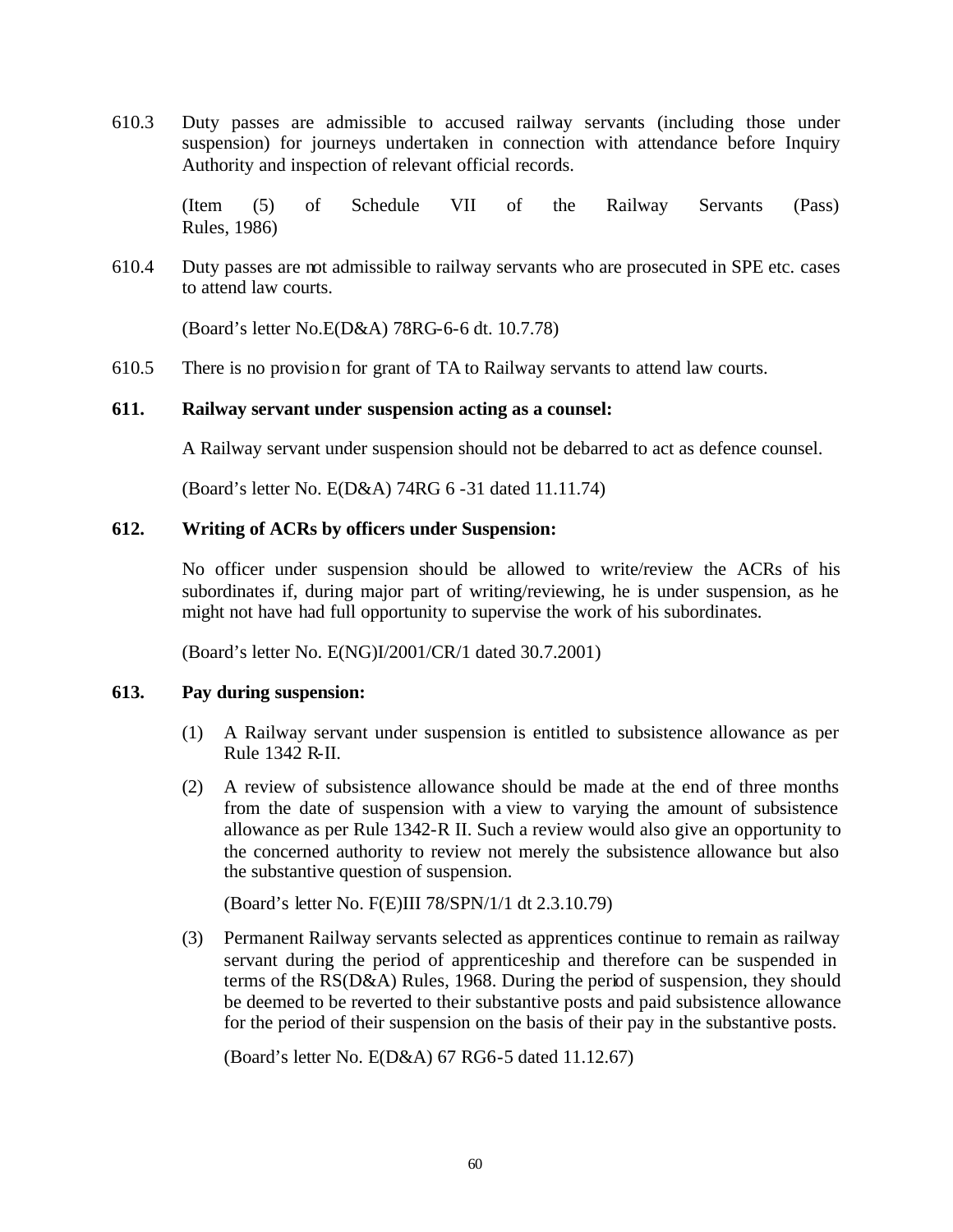# **614. Reckoning of the period of suspension followed by Removal or Dismissal or Compulsory retirement from service:**

The period of suspension followed by removal or dismissal or compulsory retirement from service is not covered by Rule 1343 and 1344 R-II and need not be regularised. Such a period will be governed by Rule 1342-RII i.e. it will be treated as 'suspension'. As regards pension, however, it will not count as qualifying service vide Rule 2431 (CSR 416)R-II (now Rule 37 of the- RS(Pension) Rules ,1993)

(Board's letter No. E(D&A) 58-RG-6-27 dt.27.8.59)

# **615. Reinstatement-Payment of pay and allowances:**

The pay and allowances of railway servants on re-instatement whether after removal/dismissal or revocation of suspension, are to be regularised in accordance with Rules 1343 to 1345 R.II.

## **616. Certain Instructions in Regard to Rule 1343 to 1345-R.II:**

- 616.1 The decision of the competent authority under Rules 1343 to 1345-R.II is in respect of two separate and independent matters viz (a) Pay & allowances for the period of absence from duty and (b) whether or not the period of absence should be treated as duty.
- 616.2 It is not necessary that the decision on (a) above should depend upon the decision on (b).
- 616.3 The competent authority has the discretion to pay the proportionate pay and allowances and treat the period as duty for any specified purpose(s) or only to pay the proportionate pay and allowances. It has no discretion to pay full pay and allowances when the period is treated as non-duty.
- 616.4 If no order is passed directing that the period of absence be treated as duty for any specified purpose, the period of absence should be treated as non-duty. In such event, the past service (i.e. service rendered before dismissal, removal, compulsory retirement or suspension) will not be forfeited.
- 616.5 As Rule 1343 R-II is absolute, the law of limitation need not be invoked at the time of paying the arrears of pay and allowances for the period from the date of dismissal/removal/compulsory retirement or suspension to the date of reinstatement in respect of cases where the pay and allowances are regulated on reinstatement in accordance with the provisions contained therein.
- 616.6 Where the emoluments admissible under Rule 1343 R-II exceed those earned in any other employment the former shall be reduced by the latter. Where, however, the emoluments admissible under Rule1343 R-II are equal to or less than those earned during the employment, nothing shall be paid to the Railway servant.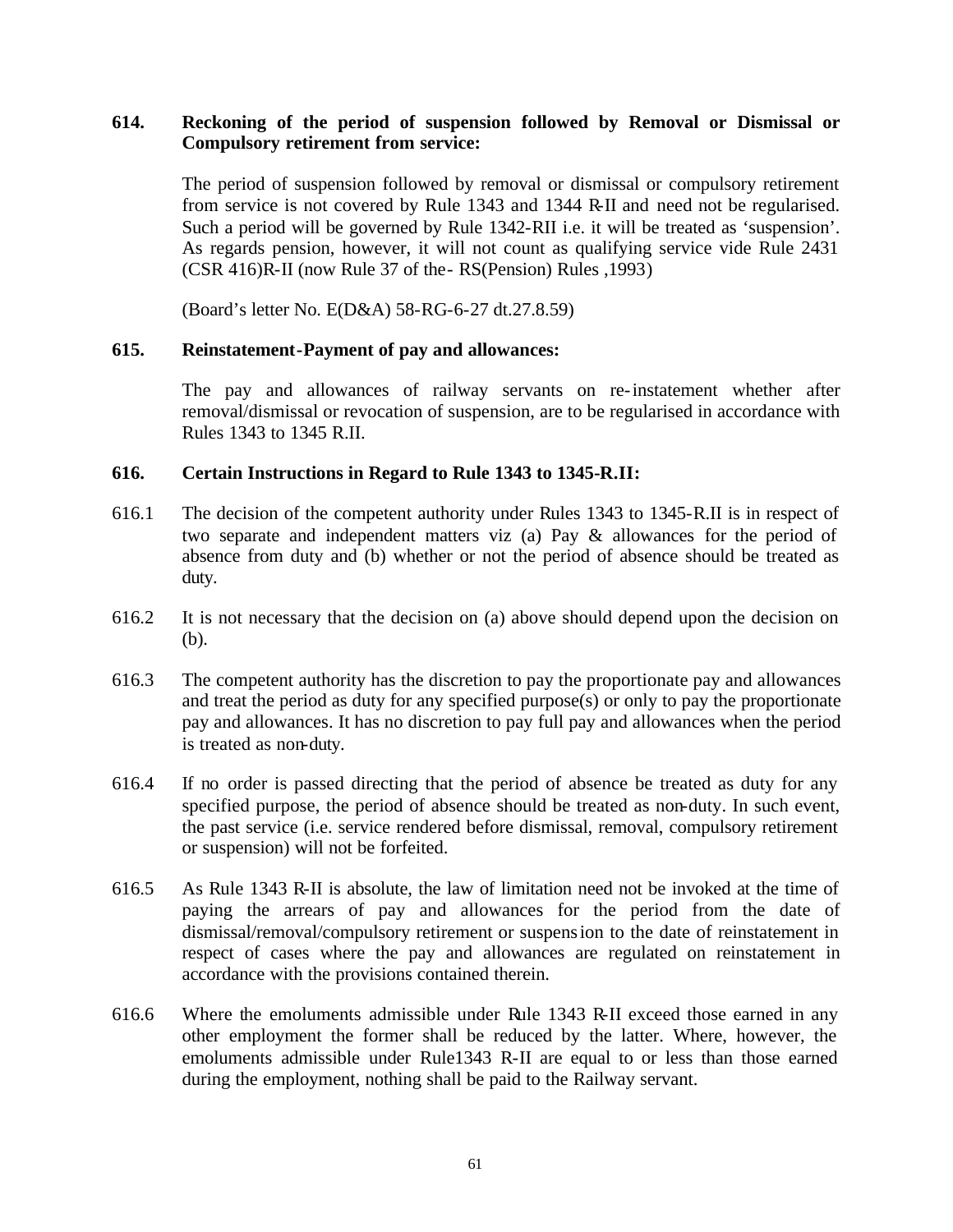- 616.7 Where a Railway servant under suspension is acquitted by a court of law and the order reinstating him is passed some time after the date of acquittal, full pay and allowances have to be paid from the date of acquittal to the date of rejoining duty and the period counted as duty for all purposes whereas for the period from the date of suspension to the date of acquittal he is to be allowed pay and allowances as directed by the competent authority under Rule 1343 R-II. (Rule 1343 R.II and orders below the said rule).
- 616.8 In the case of a Railway servant who is reinstated after being suspended and the suspension is held to be wholly unjustified, it would not be in order to allow him to draw for the period of suspension the officiating pay in the higher grade post to which he would have been promoted had he not been suspended. The pay in the higher post should be fixed and drawn in such a case under the normal rules as from the date of actual promotion.

(Board's letter No. E(D&A) 58-RG 6-25 dated 25.9. 59)

## **617. Standard Forms**:

Standard forms have been prescribed through Board's letter No.E(D&A) 66 RG-6-7 dated 5.9.70 for placing a railway servant under suspension/deemed suspension and for revocation of suspension. If these Forms are not found to meet the requirements of any case fully, the competent authority should amplify the appropriate Form suitably.

# **618. Signing of the Standard Forms:**

The orders to be communicated in these Forms are to be issued over the signature and designation of the authority competent to pass the orders. Sometimes orders are signed by a lower authority on behalf of the competent authority, though the orders of competent authority have been obtained in the concerned file. The above practice is not desirable. Such orders being of statutory nature, it is desirable that the order should be issued over the signature and designation of the authority competent to pass the orders.

(Board's letter No.E(D&A)70 RG 6-58 dated 18.11.1970)

# **619. Revocation of suspension by specific order:**

In terms of Rule 5(5)(a) of Railway Servants (D&A) Rules, an order of suspension made or deemed to have been made shall continue to remain in force until it is modified or revoked by the authority competent to do so. Sometimes orders are issued to a Railway servant under suspension asking him to report for duty without specifically revoking the order of suspension. Although an order issued to a Railway servant under suspension asking him to report for duty implies that the order of suspension has been revoked, yet with a view to meeting the requirement of the provisions of the aforesaid